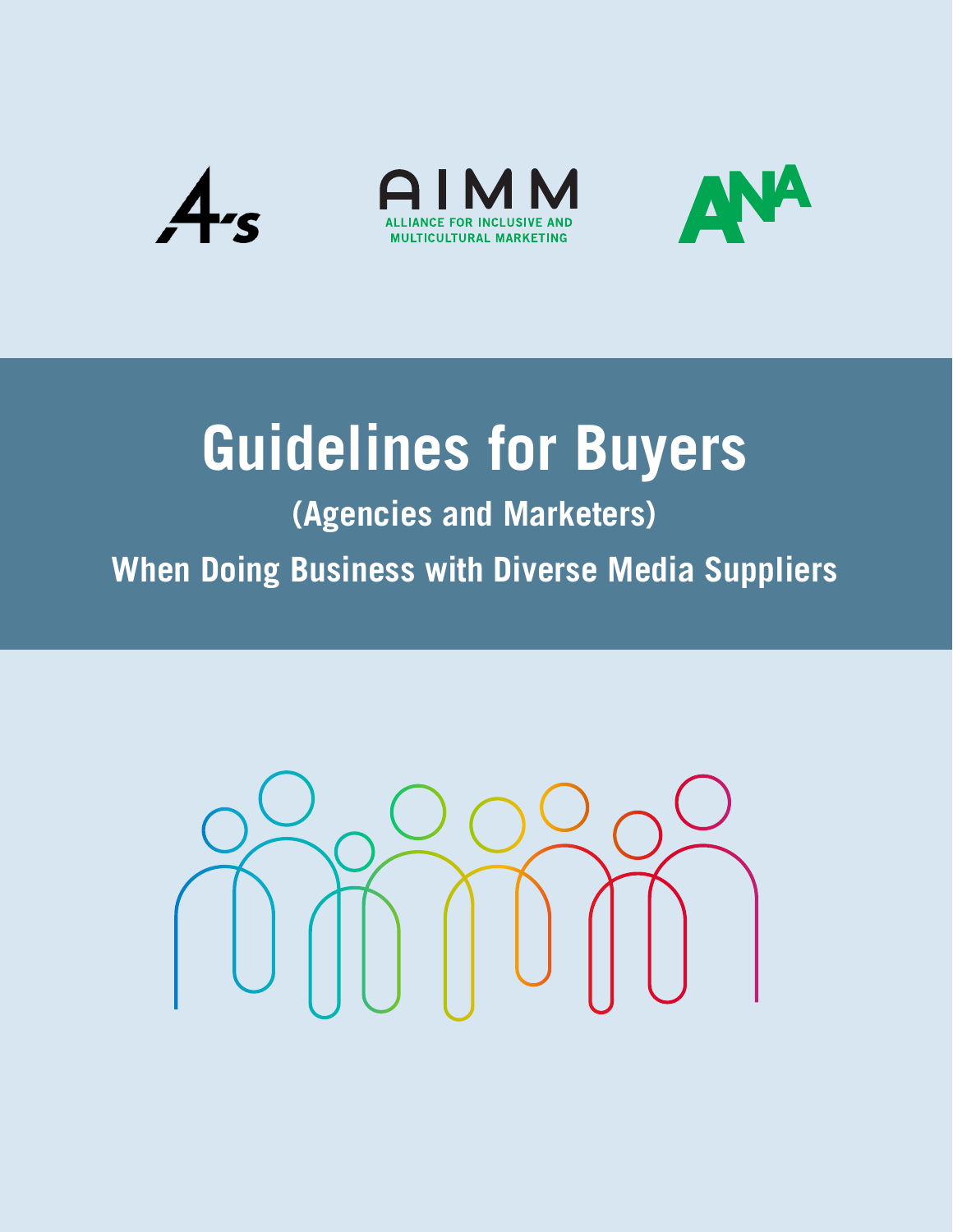#### **OVERVIEW**

Over the past year there has been an increased impetus from marketers and agencies to support diverse suppliers — those businesses owned by groups historically left out of or under-represented in their supply chain.

Diverse suppliers in the advertising/marketing industry are in categories including agencies, media companies, production companies, and research suppliers. Given that the biggest marketing expense for most organizations is media, there has been a particular emphasis on supporting diverse media suppliers.

Supplier diversity is a proactive business practice which encourages the use of women-owned, ethnic/minority-owned, veteran-owned, LGBTQ-owned, disability-owned, and small businesses as suppliers. There are multiple benefits in supporting diverse suppliers overall and diverse media suppliers in particular<sup>1</sup>:

- More authentic connections, as suppliers reflect the consumer base
- New channels and diverse perspectives for ideas, goods, and services
- Access to a broader audience to improve brand awareness and attract new customers
- Greater customer loyalty
- Positive economic impact for the community in which suppliers are located
- To be a force against racial inequality and inequity and to eliminate systemic investment inequalities in the media and creative supply chain

Supplier diversity simply follows the consumer. The latest Census results disclose that the United States is more diverse and multiracial than ever. The multicultural population increased from 36.3 percent in 2010 to 42.2 percent in 2020 and will be the majority in the not-too-distant future.<sup>2</sup>

The purpose of this document is to provide guidance to help buyers (agencies and marketers) and diverse media suppliers improve their ways of working together. It builds upon the work of the CMO Growth Council, which was established by the ANA and Cannes Lions to focus on driving enterprise growth. The CMO Growth Council has identified four global growth priorities and a 12-point industry growth agenda. Diversity, Equity, and Inclusion is a key area of focus for the **ANA Growth** [Agenda](https://www.ana.net/growthagenda?st3=2022Guidelines4Buyers), under the Society and Sustainability growth priority. An [important mandate for this group](https://ana.foleon.com/2020cmosummit/global-growth/society?st3=2022Guidelines4Buyers) is to "Eliminate systemic investment inequalities in the media and creative supply chain."



<sup>&</sup>lt;sup>1</sup> [The Growth of Supplier Diversity](http://www.ana.net/supplierdiversity?st3=2022Guidelines4Buyers)

<sup>2</sup> [United States Census Bureau](https://www.census.gov/library/stories/2021/08/2020-united-states-population-more-racially-ethnically-diverse-than-2010.html)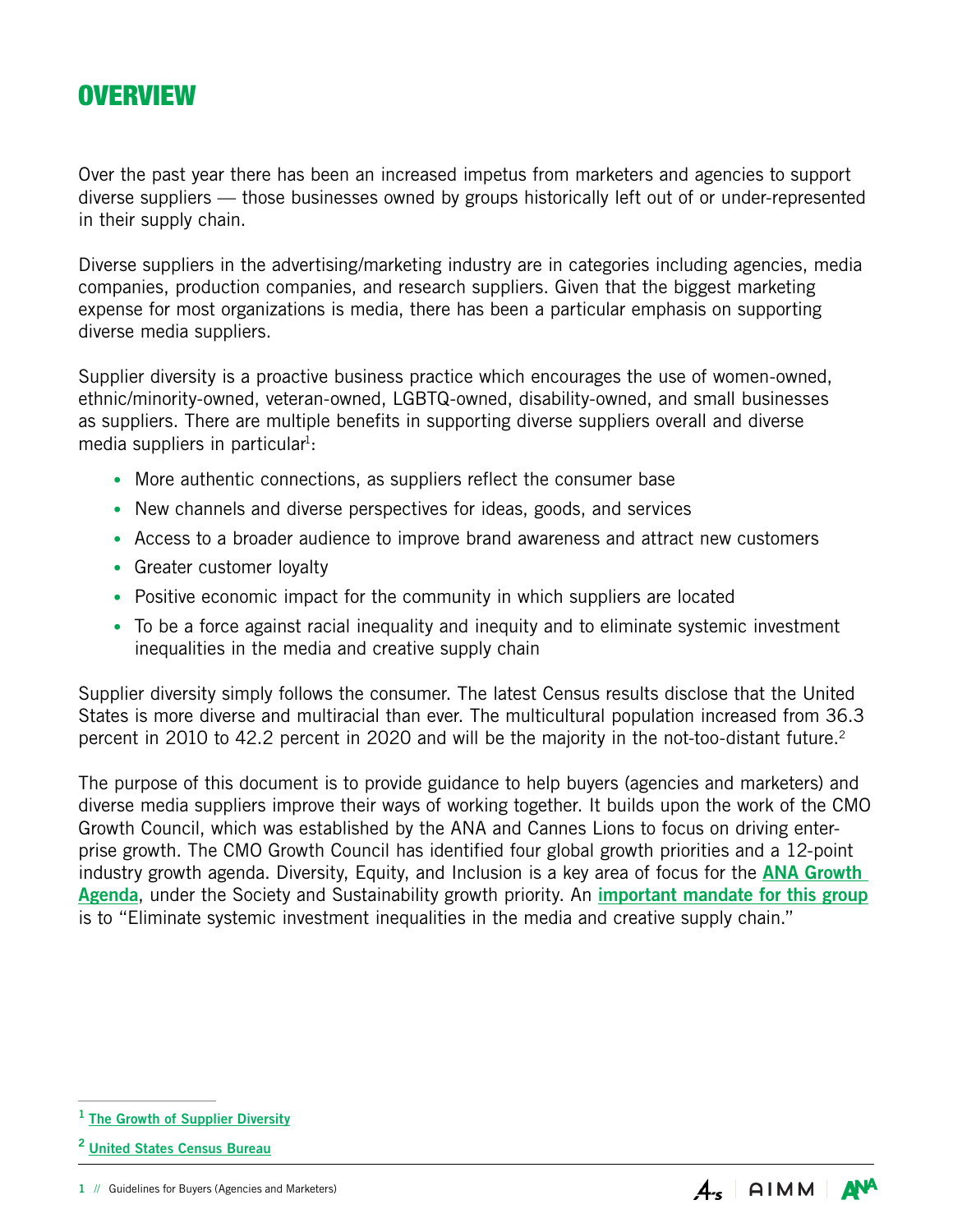#### **OVERVIEW**

While this guidance has been developed with diverse media suppliers specifically in mind, much of it is also relevant for diverse suppliers in marketing/advertising overall.

This guidance has been created by a cross-industry collaboration. The 4A's, the ANA, and AIMM, with input from our respective members, drafted the initial guidelines. We then reached out to diverse suppliers for input and improvement. This final document is now being shared with all.

There will ultimately be two complementary sets of guidelines:

- For Buyers (agencies and marketers) when doing business with diverse media suppliers, which is now being released
- For Diverse Media Suppliers when doing business with buyers (agencies and marketers), which will follow

We are deeply appreciative for the many individuals and organizations who contributed to this work.

May 2022

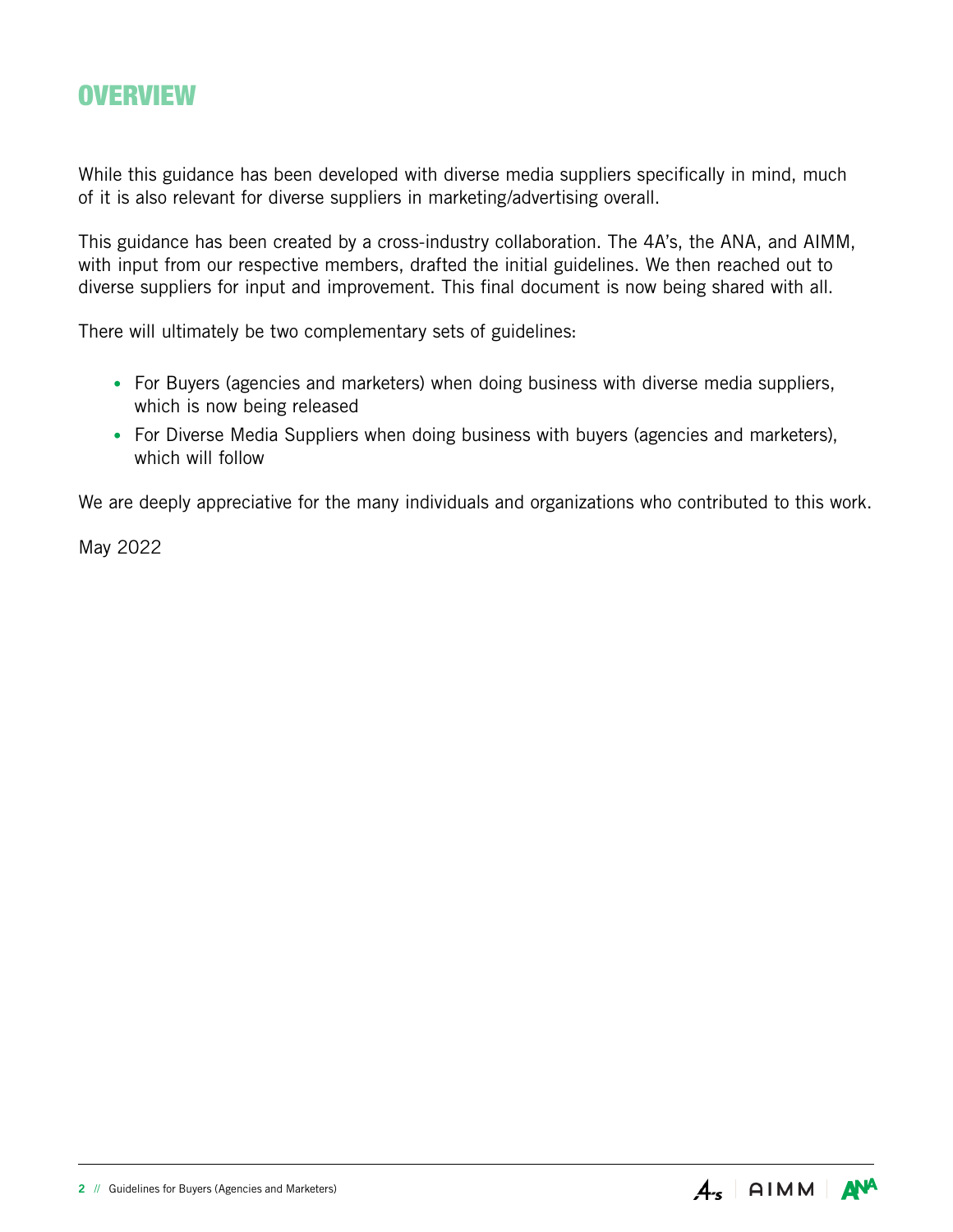| 1. Supplier Diversity Begins with Leadership Support 4 |
|--------------------------------------------------------|
|                                                        |
|                                                        |
|                                                        |
|                                                        |
|                                                        |
|                                                        |
|                                                        |
|                                                        |
|                                                        |
|                                                        |
|                                                        |
|                                                        |
|                                                        |
|                                                        |
|                                                        |
|                                                        |
|                                                        |
| 9                                                      |
| 20. Increasing Limited Inventory<br>10                 |
|                                                        |
|                                                        |

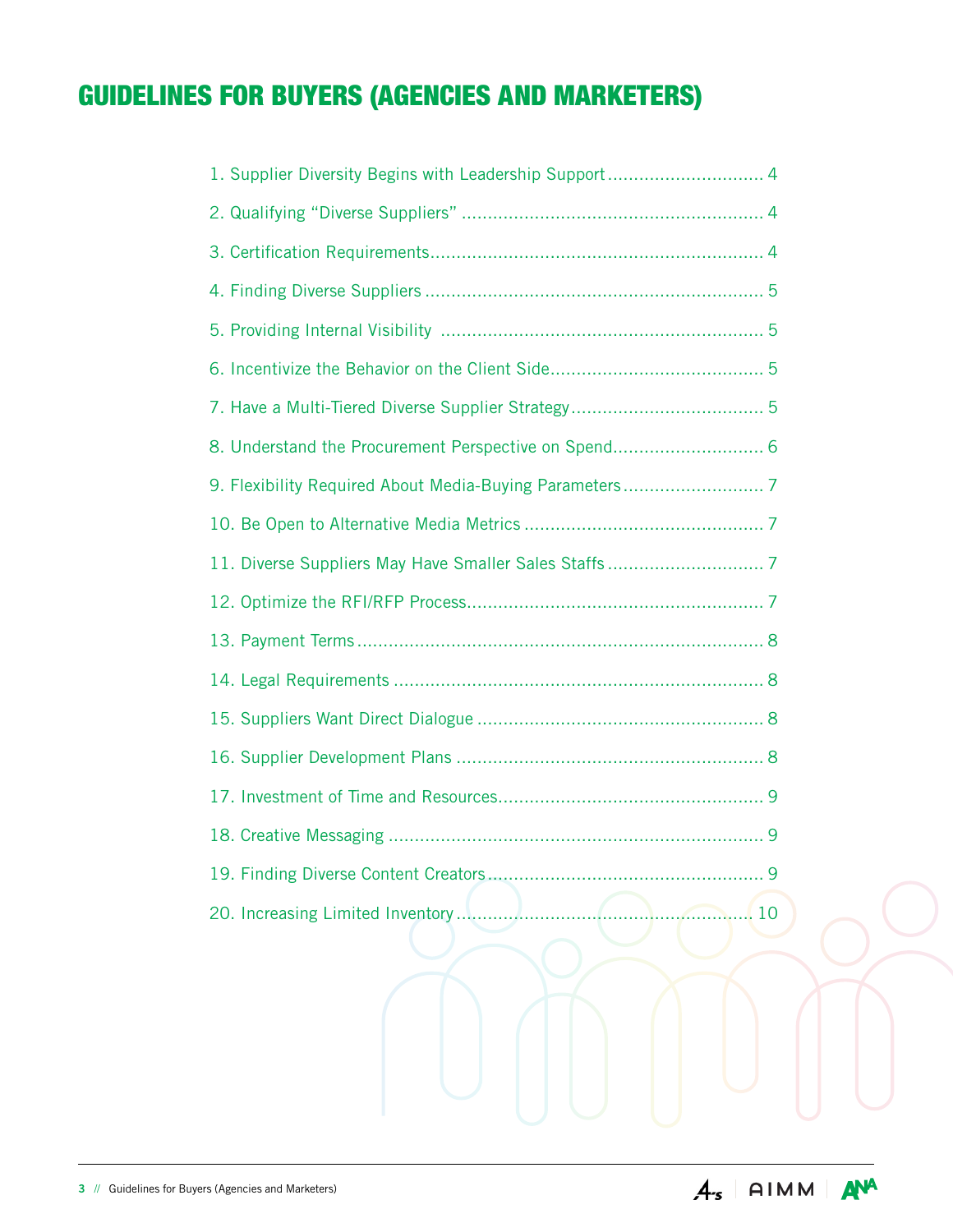- <span id="page-4-0"></span>1. SUPPLIER DIVERSITY BEGINS WITH LEADERSHIP SUPPORT: Conversations on diversity, equity, and inclusion overall and supplier diversity in particular should be woven into client and agency values and begin at the top of the organization. It isn't about checking a box or increasing spend from X percent to Y percent. There must be a continual commitment to rethinking how to grow the business while having a constant focus on promoting diversity, equity, and inclusion. Leadership has to commit to a top-down push for change to permeate DEI through everything an enterprise does. This commitment should be evident via the relationship building, opportunities offered, and investment levels committed, among other actions.
- 2. **QUALIFYING "DIVERSE SUPPLIERS":** Every marketer and agency must make their own decision on how they qualify "diverse suppliers" and be aware of the differences.
	- Diverse-owned and diverse-targeted
	- Diverse-owned but not diverse-targeted
	- Diverse-managed but not diverse-owned
	- Diverse-targeted but not diverse-owned
	- Certified or not

Individual marketers and their agencies must align on qualifications.

- **3. CERTIFICATION REQUIREMENTS:** Every marketer and agency must make their own decision on the importance/requirement of certification. Certification authenticates that a supplier is indeed a "diverse supplier" through an appropriate third-party vetting process. It removes the burden to confirm the ownership of a company from the buyer and is instead handled by the certification organization. But the requirement of certification also limits the consideration set. Major certification organizations include:
	- [NMSDC: National Minority Supplier Development Council](https://nmsdc.org)
	- [WBENC: Women's Business Enterprise National Council](https://www.wbenc.org)
	- [NGLCC: National LGBT Chamber of Commerce](http://www.nglcc.org)
	- [NVBDC: National Veterans Business Development Council](https://nvbdc.org)
	- [Disability:IN](https://disabilityin.org/)

Note that the certification organizations all have their own definition of what a diverse supplier is, and 51 percent ownership is a consistent criterion:

- [NMSDC: 51 percent owned, controlled, and managed](https://nmsdc.org/mbes/mbe-certification)
- [WBENC: 51 percent owned, controlled, operated, and managed](https://www.wbenc.org/certification)
- [NGLCC: 51 percent owned and operated](https://my.nglcc.org/register/business_enterprise)
- [NVBDC: 51 percent owned, controlled, and managed](https://nvbdc.org/faq)
- [Disability:IN: 51 percent owned, controlled, and managed](https://disabilityin.org/what-we-do/supplier-diversity/get-certified/)

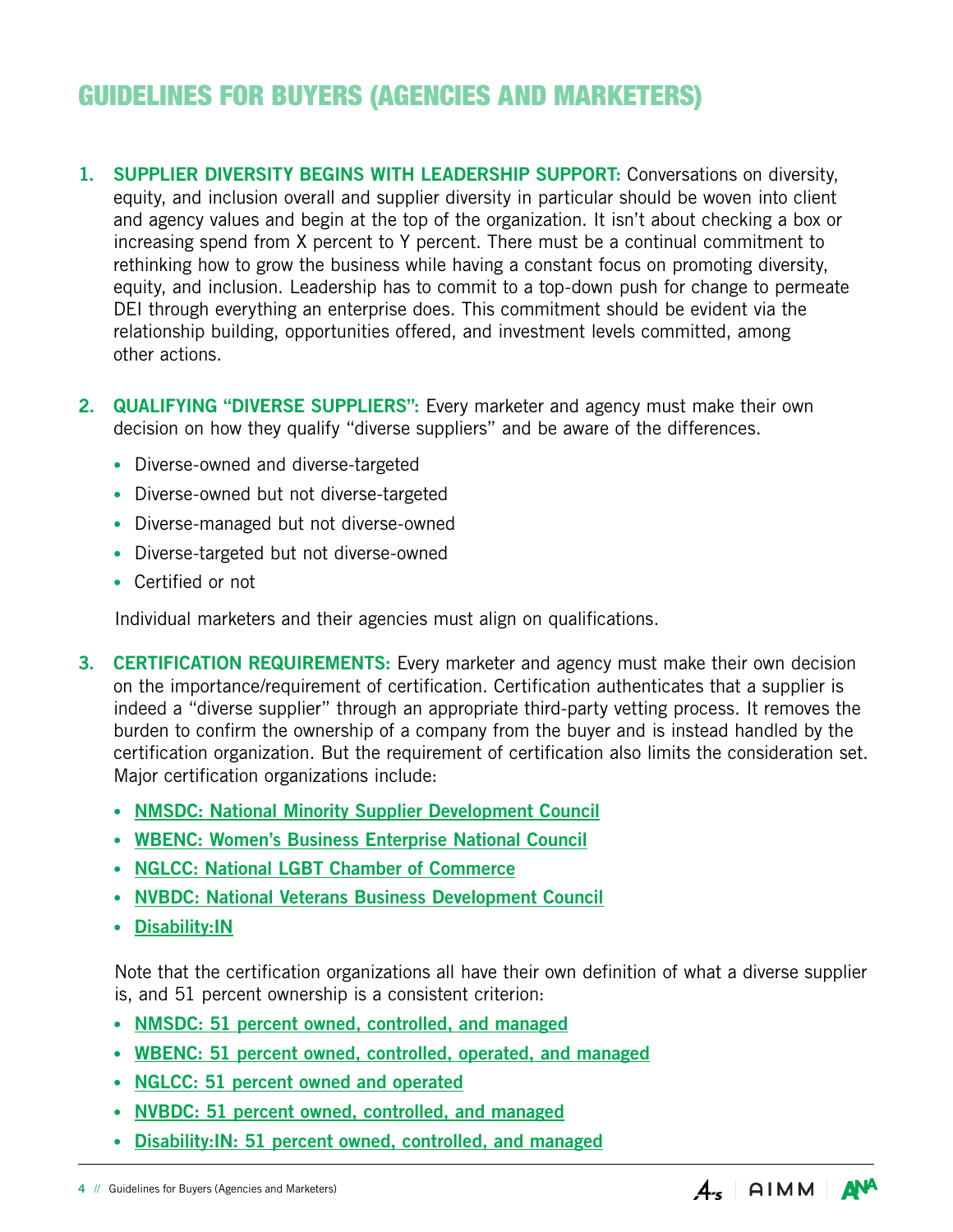- <span id="page-5-0"></span>4. FINDING DIVERSE SUPPLIERS: In the past couple of years there have been industry resources developed by the 4A's, the ANA, and AIMM:
	- [The 4A's Diverse Owned Media Companies Resource List](https://www.aaaa.org/bipoc-owned-media-companies-resource-list)
	- [The ANA/AIMM list of Certified Diverse Suppliers](http://www.ana.net/diversesuppliers?st3=2022Guidelines4Buyers)
	- [The MAVEN MC&I Media Ownership for Marketers Report from AIMM and Media Framework](https://www.anaaimm.net/initiatives/minority-owned-media): This is a database of over 3,200 certified and classified multicultural and inclusive-owned media vendors.

In addition, many holding companies, individual agencies, and other industry associations have developed their own databases of diverse suppliers.

It is important to note that ownership changes, certification expirations/renewals, and other criteria need to be revisited frequently to maintain a current diverse supplier database.

- 5. PROVIDING INTERNAL VISIBILITY: Identifying opportunities to bring diverse suppliers into an organization's marketing/advertising supply chain can be a challenge. In most cases, supplier diversity is part of procurement, as procurement focuses on making its supply chain more inclusive. It is generally the role of procurement to work with internal stakeholders such as marketing to identify opportunities to recommend diverse suppliers. Procurement can help administer the supplier diversity strategy, establish/maintain relationships with diverse suppliers and other key outside organizations, bring internal groups together, and track/measure progress. The process to integrate diverse suppliers shouldn't stop at procurement. Marketing must also look at opportunities for diversification and bring diverse suppliers into their marketing/advertising processes whenever possible, which requires engaging their agencies as well.
- 6. INCENTIVIZE THE BEHAVIOR ON THE CLIENT SIDE: The personal performance evaluations of client-side marketing and procurement should have supplier diversity goals, and meeting/ exceeding or not meeting goals should have an impact on personal compensation or bonus. Such goals could be an increased percentage of spend, increased actual spend, hiring more diverse suppliers, and having diverse suppliers included in more RFPs. Marketers should consider having goals and incentives for their agencies as well.
- 7. HAVE A MULTI-TIERED DIVERSE SUPPLIER STRATEGY: Tier 1 suppliers work directly with corporations to provide goods and services; agencies are Tier 1 suppliers to marketers in most cases. Tier 2 suppliers work through the Tier 1 supplier to provide goods and services to a corporation. As an example, an agency can buy media or production services from Tier 2 suppliers on behalf of a marketer, with costs passed through the agency and ultimately paid for by the marketer.

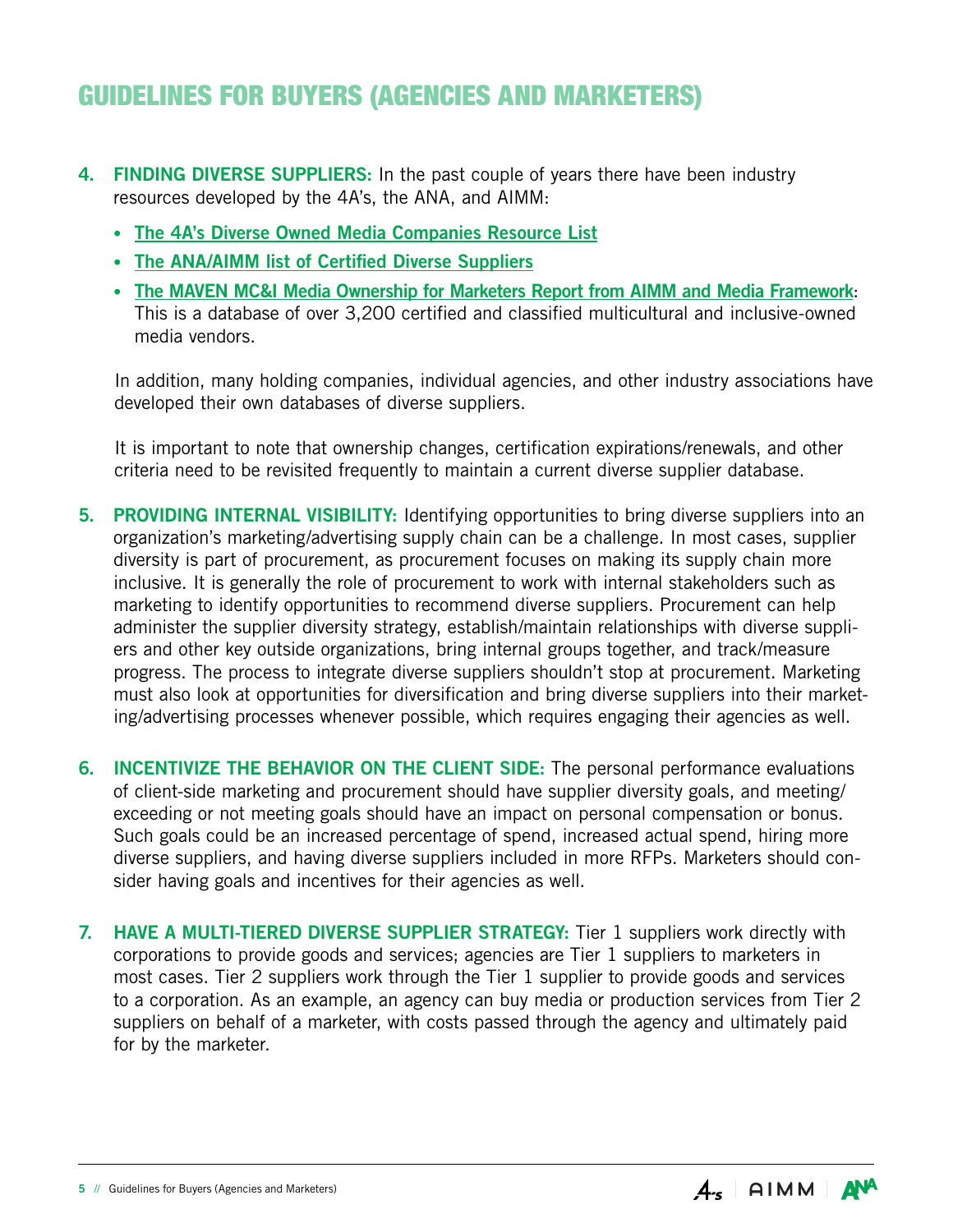<span id="page-6-0"></span>Marketers can require and incentivize their Tier 1 suppliers (e.g., their media or creative agencies) to subcontract Tier 2 suppliers for them to meet their supplier diversity requirements, and have specific spending goals for that. Tier 1 suppliers are often encouraged and even mandated to find and use Tier 2 diverse suppliers as subcontractors. A diverse-owned production company is an example here. The process for tracking tiered spend must be clear. Having a multi-tiered diverse supplier strategy requires an additional commitment via time, money, and resources.

With more media being brought in-house by marketers, and those media companies previously being Tier 2 suppliers, marketers who are bringing media in-house need to establish direct relationships with such media companies, making them Tier 1 suppliers.

Finally, some marketers report that they even have Tier 3 suppliers. Tier 3 suppliers work through a Tier 2 supplier to provide goods and services to a corporation. As an example, a production company hired by an agency would be a Tier 2 supplier. The production company could then hire photographers or musicians, who would be Tier 3 suppliers.

8. UNDERSTAND THE PROCUREMENT PERSPECTIVE ON SPEND: There is a clear procurement perspective on what "counts" as diverse spend. Some larger marketers are part of the Billion Dollar Roundtable, which has adapted NMSDC, WBENC, NGLCC, NVBDC, and Disability:IN as the acceptable certifications required to count toward the \$1 billion annual Tier 1 spend to qualify for membership.

There are procurement teams at companies which are not part of the Billion Dollar Roundtable which also only count spending with certified suppliers as diverse spend.

The definitions around tiering are very much rooted in traditional media. Tier 1 and Tier 2 historically encapsulated a high percentage of overall investment, but this is changing. Digital media buying has introduced technology platforms which shift what would have been classified as Tier 2 into a Tier 3 or 4. The tiering model creates incentives to avoid these technology platforms to classify the investment as a higher tier. For example, an agency placing a buy with a minority-owned publisher through a demand-side platform and a supply-side platform would not be counted as Tier 1 or Tier 2 investment. Likewise, if an agency is investing in a diverse creator through an influencer activation platform, it too would not be counted as diverse supplier investment.

Just as every marketer must make their own decision on how they qualify "diverse suppliers," every marketer (and procurement team) must also evaluate how they count diverse spend, and should consider how they can broaden the scope to be more inclusive with media investment.

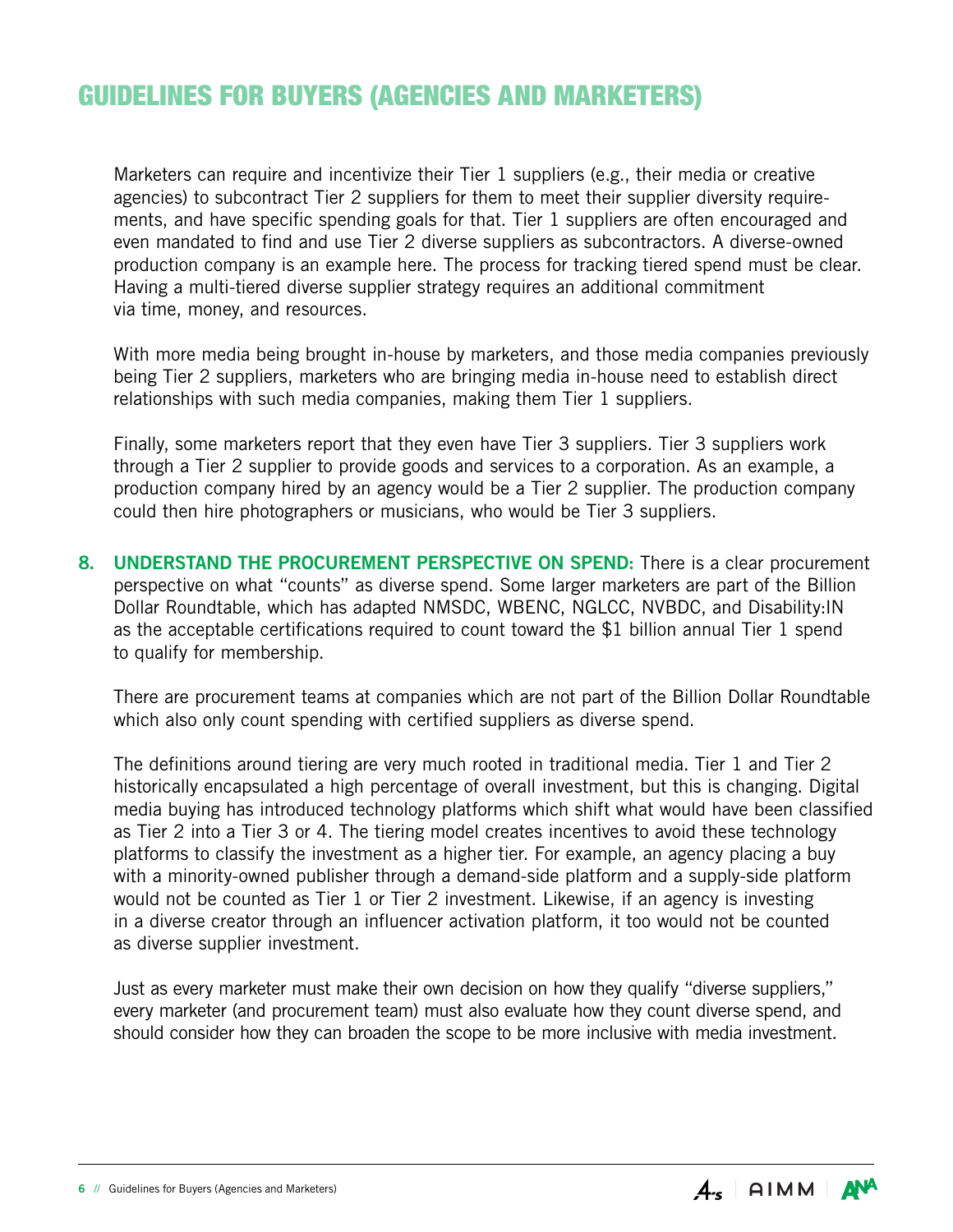<span id="page-7-0"></span>9. FLEXIBILITY REQUIRED ABOUT MEDIA-BUYING PARAMETERS: Marketers and agencies may need to be more flexible about their media buying parameters. For example, buyers may need to consider employing a local media buying strategy, given the large number of local radio stations and newspapers that have diverse ownership.

For digital investment funneled via programmatic buying, it is important to ensure that diverse suppliers can be identified, measured, and included toward supplier diversity goals. One way to make this easier is to create a private marketplace of diverse suppliers and buy direct. Regardless of the approach, this Tier 3 media investment should not be overlooked.

- 10. BE OPEN TO ALTERNATIVE MEDIA METRICS: Buyers should be open to alternative media metrics when evaluating diverse media suppliers and may need to consider metrics different from those used for traditional media. Standard metrics including CPM, reach, and traditional third-party measurement may need to be substituted with other metrics. Diverse media is likely to have higher CPMs and less scale, given that they often have more targeted audiences, but this shouldn't be a basis for exclusion (although some diverse suppliers may indeed be just too small for consideration by some buyers). Messaging environment, connection with the community, and cultural connection may be more important. Use of brand lift studies tracking awareness, favorable opinion, and intent, as well as engagement measurements such as CTRs, video completion, and shares, are valuable expansions of measurement for diverse supplier programs.
- 11. DIVERSE SUPPLIERS MAY HAVE SMALLER SALES STAFFS: Buyers need to be sensitive to the fact that some diverse media suppliers may have smaller sales staffs than the larger media companies they are used to working with today. In some cases, that could be part-time sales staff. Diverse media suppliers have provided feedback that they are getting an increasing number of requests, but some RFIs/RFPs require hours of work to answer, which is difficult given their staffing. Opportunities to streamline RFIs/RFPs should be investigated.
- 12. OPTIMIZE THE RFI/RFP PROCESS: Diverse suppliers should be considered early in the RFI/ RFP process. Make sure that RFIs/RFPs have clearly defined goals and objectives. For diverse suppliers to make campaigns successful, they must understand the evaluation criteria. Additionally, buyers should consider reaching out to diverse suppliers before sending over requests to ensure there is a good fit for both parties. Pre-RFP meetings between buyers and diverse suppliers can bring alignment on objectives and measurement criteria versus just emailing the request. Some diverse suppliers have noted that while there has been an increase in RFIs/ RFPs, there has not been an increase in new business. Buyers need to be sensitive to that, and if there is not a real intention of adding diverse suppliers to a plan, it would be more productive for all to not include them in the RFI/RFP process.

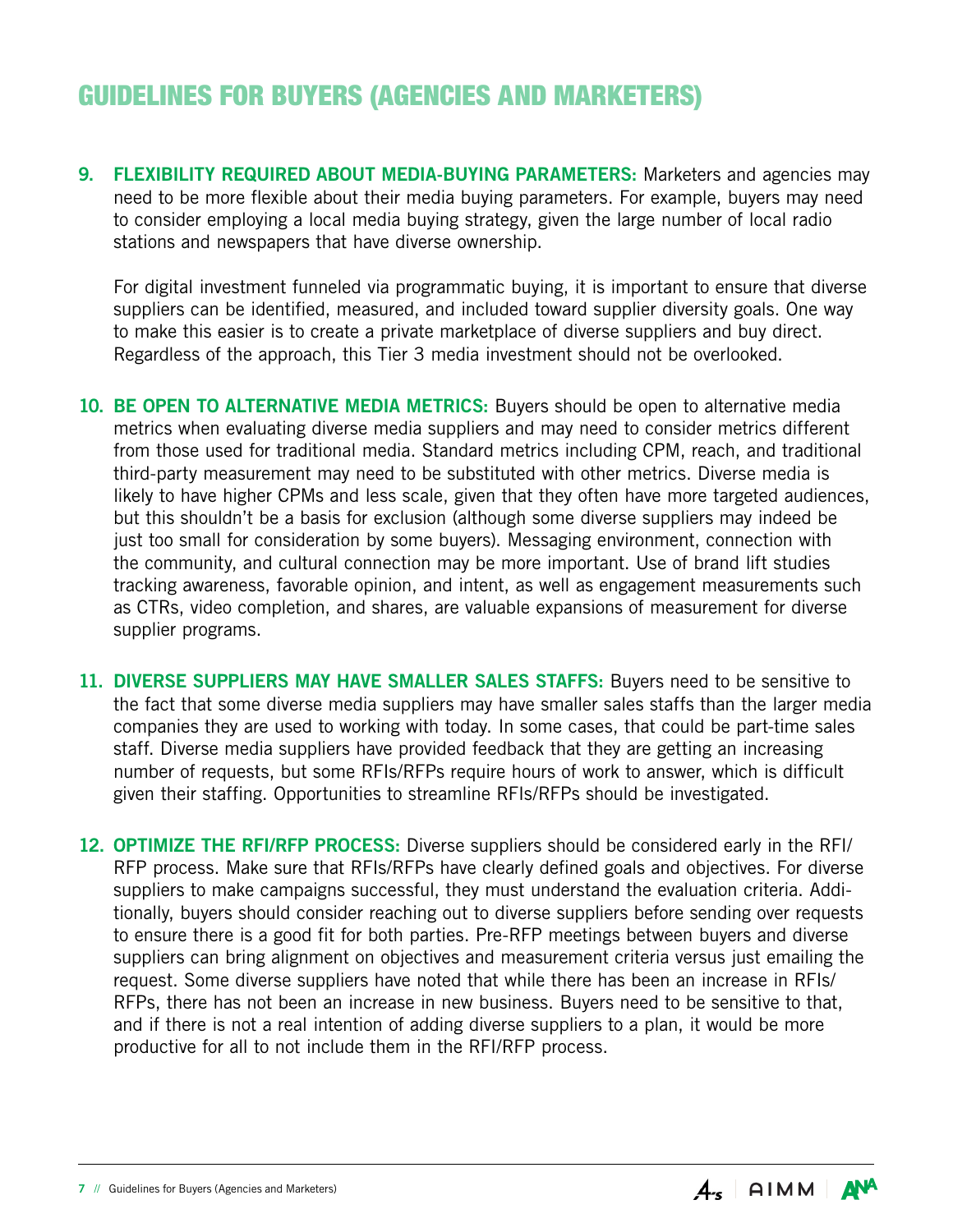<span id="page-8-0"></span>13. PAYMENT TERMS: Payment terms, particularly extended payment terms, have been an area of debate in the industry. Many marketers have extended payment terms for various marketing services, the key reason being a better cash flow. Diverse suppliers should generally not be given extended payment terms, unless there are unique circumstances for doing so. As one diverse supplier noted, "Extended payment terms are crippling diverse media suppliers. They do not have the cash flow or cash on hand to weather extended payment terms."

Extended terms often come with consequences, including strained relationships with suppliers, reduction in flexibility, and higher prices. According to Marla Kaplowitz, president of and CEO at the 4A's, "Experience reflects that extended payment terms will result in elevated supplier pricing and reduced supplier choice." In addition, the business models and livelihoods of smaller players in the marketing supply chain, like diverse suppliers, can be threatened by extended terms. Such companies are not banks. They require a predictable cash flow, often don't have access to large lines of credit, and have pricing models that do not reflect the costs to their business resulting from extended terms. General Motors, as one example, now has 30-day payment terms for all diverse-owned media partners. Corporations should ensure they have processes in place to support payment to small diverse businesses; many corporations have exception processes that can be considered for leverage.

- 14. LEGAL REQUIREMENTS: Diverse suppliers have noted that contractual indemnification and insurance requirements are often key barriers for them. As one explained, "Insurance requirements can be onerous. Often, these requirements are exorbitantly cost-prohibitive and do not reflect a reasonable level of corporate risk based on the contract scope and pricing. A lot of RFPs are not of interest because of the insurance requirements." Marketers need to take note and should consider "right-sizing" such requirements for diverse suppliers.
- 15. SUPPLIERS WANT DIRECT DIALOGUE: Some diverse media suppliers have expressed a strong interest in having direct dialogue with more marketers. Marketers should be open to that. Direct engagement creates the opportunity to provide diverse media suppliers the "why" for your decisions for considerations, such as media strategy, brand safety standards, and tagging requirements. But it's important for marketers to avoid tokenism and to provide diverse suppliers with appropriate access to key decision-makers and not delegate that down. Marketers should consider forums such as hosting supplier diversity fairs to brief and meet multiple suppliers as a good start to encourage direct dialogue, but the goal should be relationship-building on a more personal level.
- 16. SUPPLIER DEVELOPMENT PLANS: Marketers should consider having supplier development plans. Supplier development plans are growth and/or improvement plans specific to a diverse supplier supporting a business. Plans may include financial, time, and/or mentoring investment by a company. Some marketers are even stepping up to help diverse suppliers become certified. It's not enough to simply spend money with diverse suppliers. Rather, marketers should invest in the resources to help develop those suppliers. When marketers make diverse suppliers successful, they help make marketers successful.

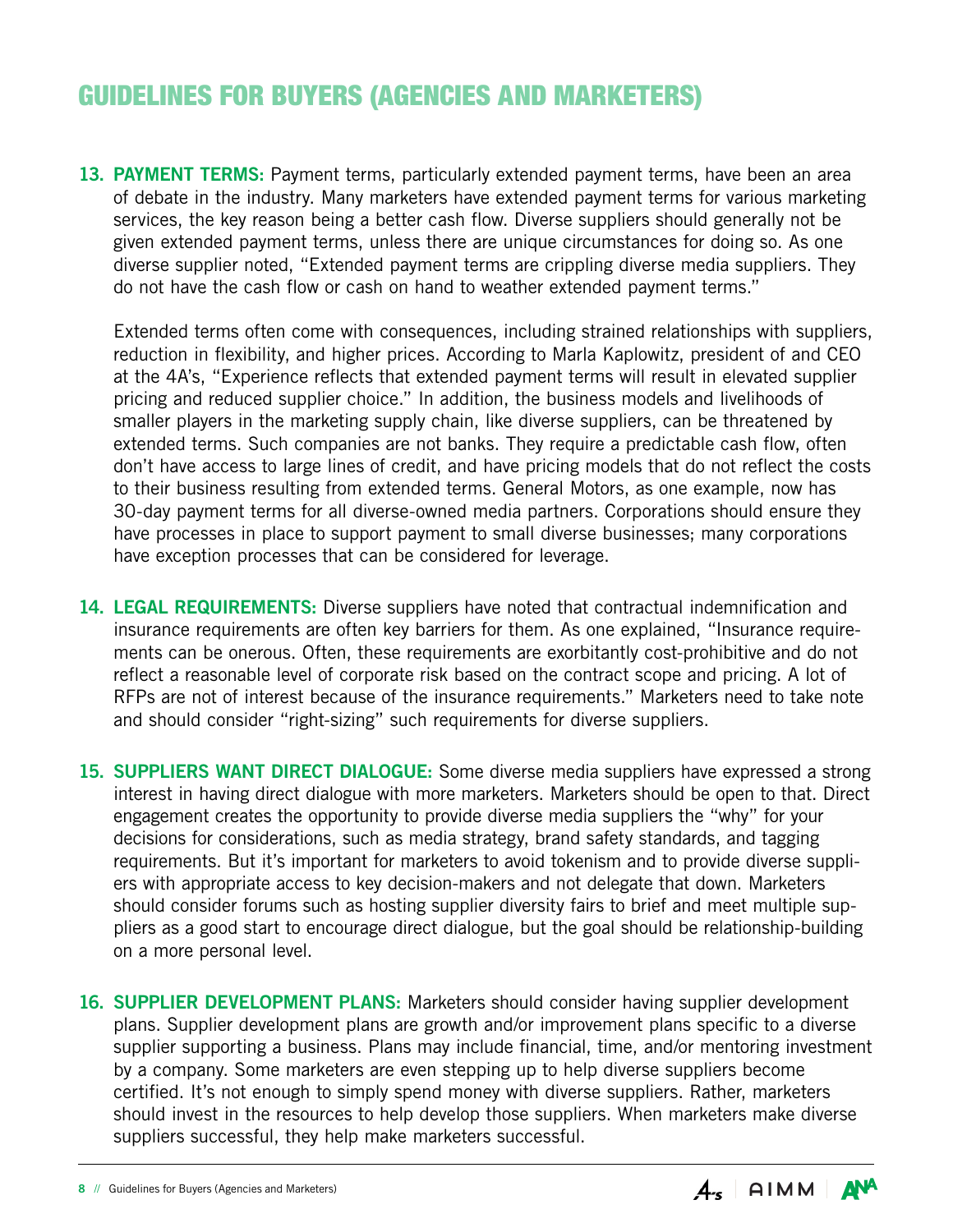- <span id="page-9-0"></span>17. INVESTMENT OF TIME AND RESOURCES: Marketers need to invest time and resources when working with diverse media suppliers and executing their supplier development plans. Relationship-building is important.
	- Marc Pritchard, chief brand officer at Procter & Gamble (and current ANA board chairman), has publicly acknowledged that he has made it a point to personally meet with the leadership of top diverse media companies.
	- Heather Stewart, general director, global media and marketing services at General Motors, has noted that GM has added positions within the marketing and media departments and has elevated an executive role to continue its focus and dedication to supplier diversity. In addition, the company has added robust agency support in this area.
- 18. CREATIVE MESSAGING: The creative messaging is even more important than the media placement.3 In all the discussion around diverse media, there seems to be limited conversation about the creative messaging. Media and messaging need to be fully aligned for optimal impact. It's not enough to simply place advertising in diverse media; the creative messaging needs to be authentic and culturally appropriate. Diverse agency partners, research companies, content creators, and media suppliers can all help with the creative strategy and messaging. Resources to assist with creative messaging include:
	- [AIMM's Going for Growth: Targeting Today's Diverse Consumers A Modern Marketing](https://aimm.sharefile.com/d-s1fccae2c7efb489aa453dfae41d090d8)  [Playbook](https://aimm.sharefile.com/d-s1fccae2c7efb489aa453dfae41d090d8)
	- [AIMM's Total Market Reset Report](https://aimm.sharefile.com/d-s56494de3b139417e838a7560b8857f7f)
	- [CIIM™ Testing](https://www.anaaimm.net/resources/ciim)
	- [SeeHer and OWN's "Write Her Right" for Black Female Characters](https://www.seeher.com/wp-content/uploads/2021/03/WriteHerRight-FINAL-PDF.pdf)
	- [SeeHer, NBCUniversal, and Telemundo's "Write Her Right" for Latina Characters](https://www.seeher.com/wp-content/uploads/2021/10/WriteHerRight-Latina-Storytelling-Guide.pdf)

As one diverse supplier said, "We are often approached to translate copy from English to Spanish. Oftentimes marketers lose sight of or don't understand that reaching diverse audiences requires more than a literal translation. There is much more value we can provide to connect through culture, heritage, emotion, nostalgia, etc. We need to be considered as partners that bring services, insights, and strategies to the table, not just a place to spend."

- 19. FINDING DIVERSE CONTENT CREATORS: To facilitate culturally appropriate and respectful portrayal of diversity within content, consider hiring and utilizing diverse content creators, which include influencers as well as "behind the camera" talent. Resources include:
	- [AICP \(Association of Independent Commercial Producers\)](https://www.aicp.com/initiatives/equity-and-inclusion/diversity-initiative-participants)
	- [BLK Creatives Directory](https://blkcreatives.com/blkcreatives-directory-of-black-creatives)
	- [Creative Women of Color database](https://docs.google.com/spreadsheets/d/16AFWbti2TLiGMqmfMI4fDSFX28Mw8n0-As73iNn0R5k/edit#gid=363386725)



<sup>&</sup>lt;sup>3</sup> [Nielsen](https://www.nielsen.com/us/en/insights/article/2017/when-it-comes-to-advertising-effectiveness-what-is-key) and [Analytic Partners](https://hubs.ly/H0K-qXV0)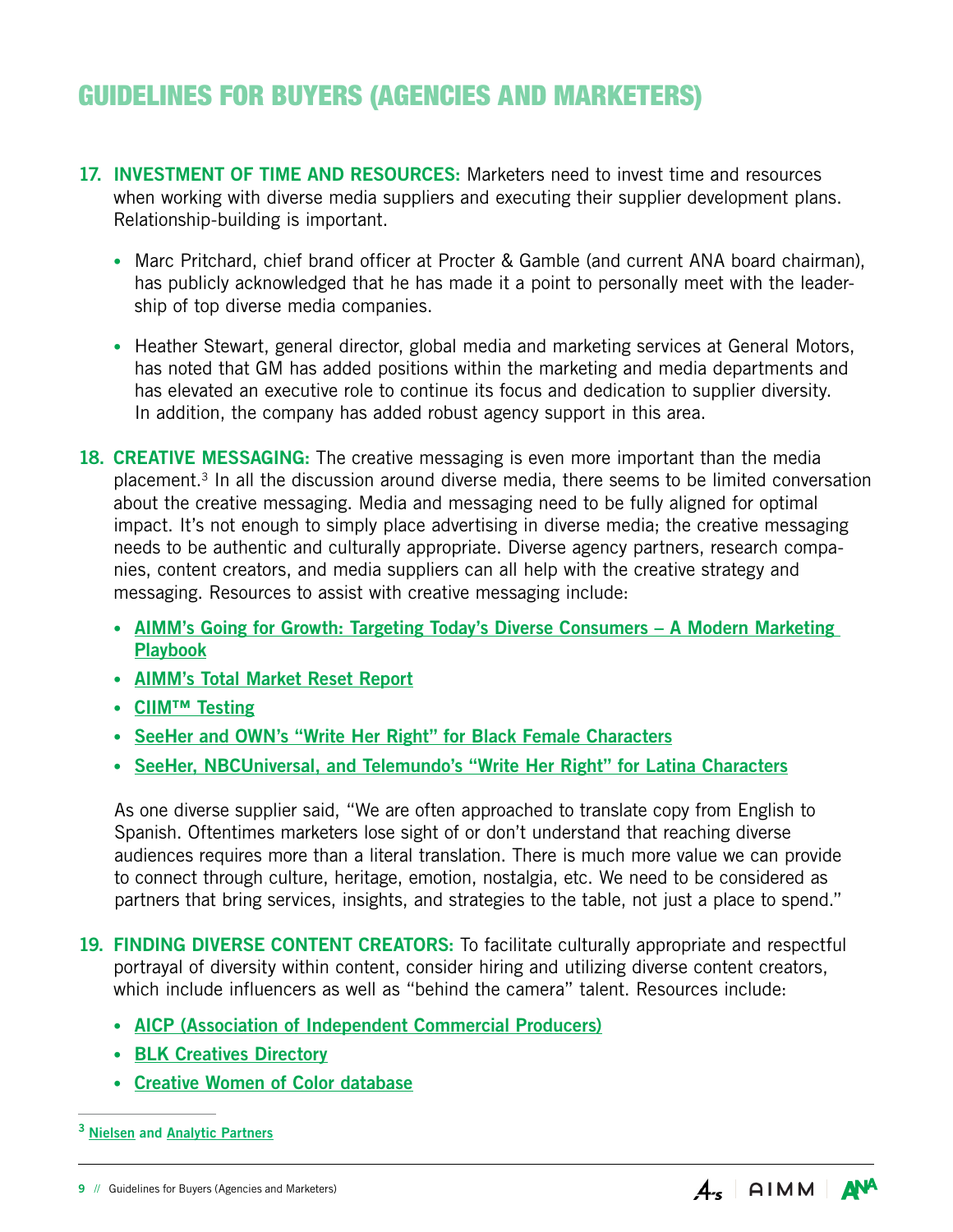- <span id="page-10-0"></span>• [Free the Work](https://freethework.com/)
- [Latinxs Who Design](https://www.latinxswhodesign.com/)
- [P&G's Widen the Screen](https://us.pg.com/widen-the-screen)

Diverse-owned agencies, production companies, music houses, and post-production companies also play important roles as content creators. They are specialists in reaching and connecting with these segments. They understand the market, have connections with other diverse-owned/diverse-targeted entities, and have a full grasp of general market messaging and strategies.

- 20. **INCREASING LIMITED INVENTORY:** Within the diverse media marketplace, there is limited inventory available for brands. Currently, there simply are not enough eyeballs and impressions to satisfy demand. When marketers increase their media investments, it allows suppliers to create additional content and therefore increase inventory — a "virtuous circle." Additional ideas to increase inventory:
	- Programmatic media suppliers grouped into private marketplaces to allow for easier access to scale
	- Smaller media companies joining together as an ad network
	- Marketers creating co-branded content to supply inventory

#### The Diverse Media Accelerator Study indicates that investment in minority-owned/targeted media generates deeper affinity, increasing trust, and purchase intent.

- The Diverse Media Accelerator Study, a part of the Cultural Inclusion Accelerator that was fielded between December 2021 and March 2022, aimed to measure the potential lift in media affinity on trust and sales compared to non-diverse-owned and targeted media.
- Two phases of surveys were conducted. The first phase surveyed approximately 27,000 consumers on how well media connected with the uniqueness of their community, values, and voice. Phase one found diverse-owned/targeted media generated around 20 percent greater lift in trust and 10-point higher media affinity with the target group compared to general market media.
- The second phase, with 50,000 evaluations, measured the impact of media placement on purchase intent for specific ads. Phase two found that moving an advertisement from general market media to diverse-owned/targeted media moved 10 percent of targeted media consumers from not intending to purchase to intending to purchase. These results held consistent across both Black and Hispanic media, and ads with high and low levels of cultural relevance. Future research plans include expanding the number of Asian- and LGBTQ- owned and targeted media.

More information is **[here.](https://www.anaaimm.net/resources/ciim)**